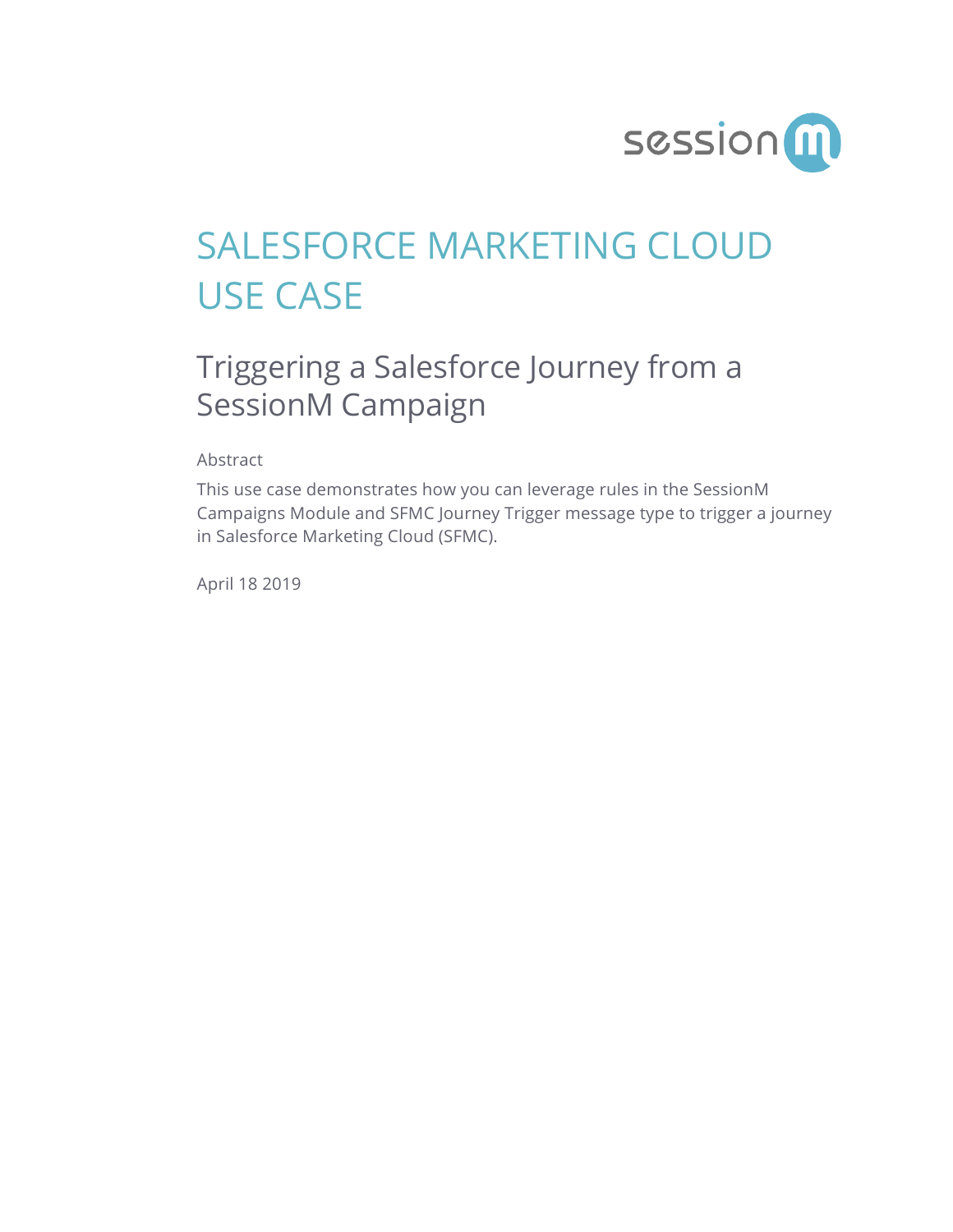

#### **Contents**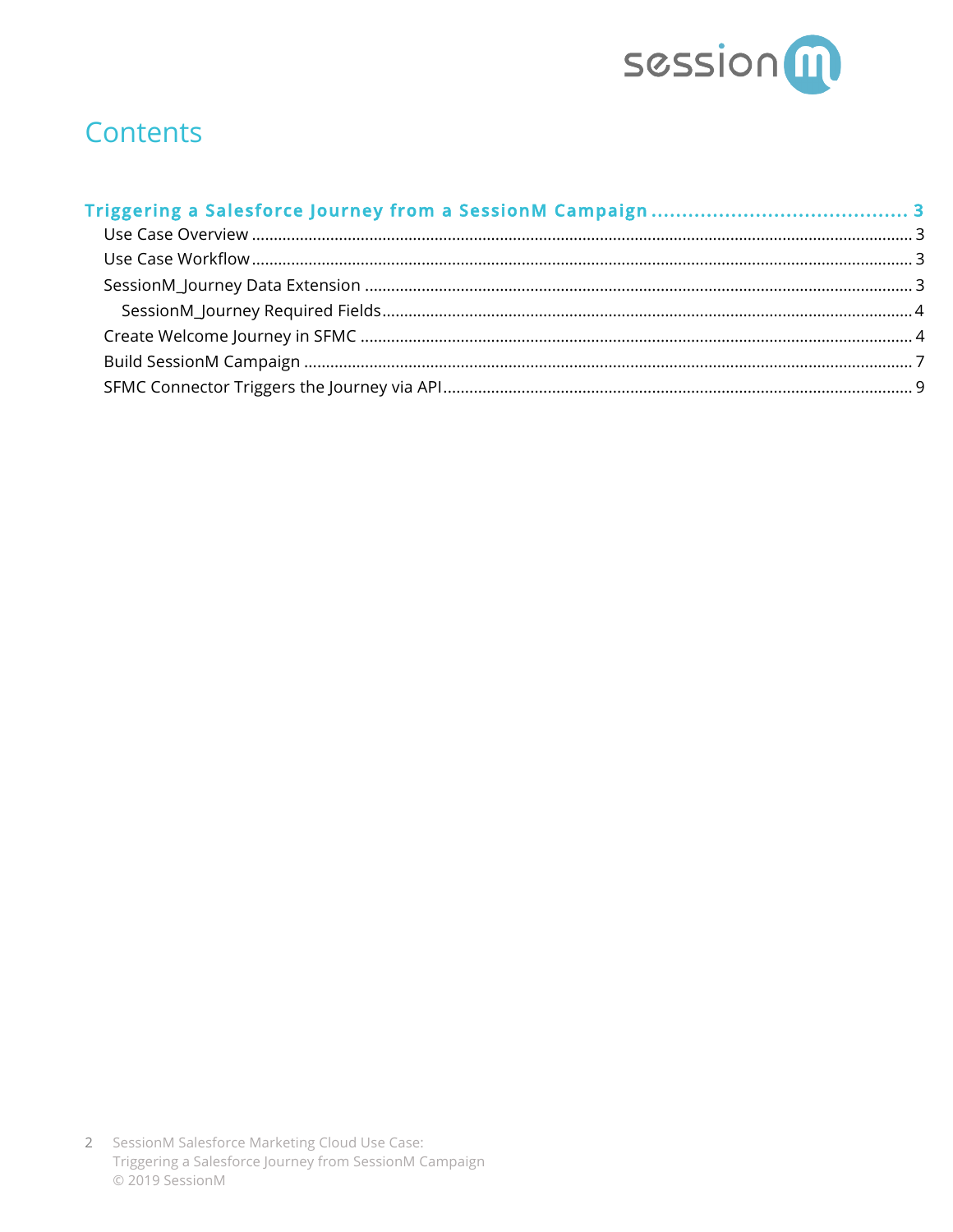

# Triggering a Salesforce Journey from a SessionM Campaign

#### Use Case Overview

This use case demonstrates how you can leverage rules in the SessionM Campaign Module and SFMC Journey Trigger message type to trigger a journey in SFMC. The journey is invoked by an API to insert a user record into a data extension that is associated to a SFMC Journey. In this use case we create a welcome journey that leverages the SessionM\_Journey data extension.

#### Use Case Workflow

The following image shows the workflow for triggering a journey based on customer behavior.



### SessionM\_Journey Data Extension

The SessionM/SFMC integration provides SFMC users with the ability to trigger SFMC journeys based on a record being inserted into a data extension. The SessionM Journey Trigger can insert records into any data extension that contains the SessionM standard profile. Additional fields can be added to the data extension as long as it contains the basic fields, but the connector will only populate the standard profile.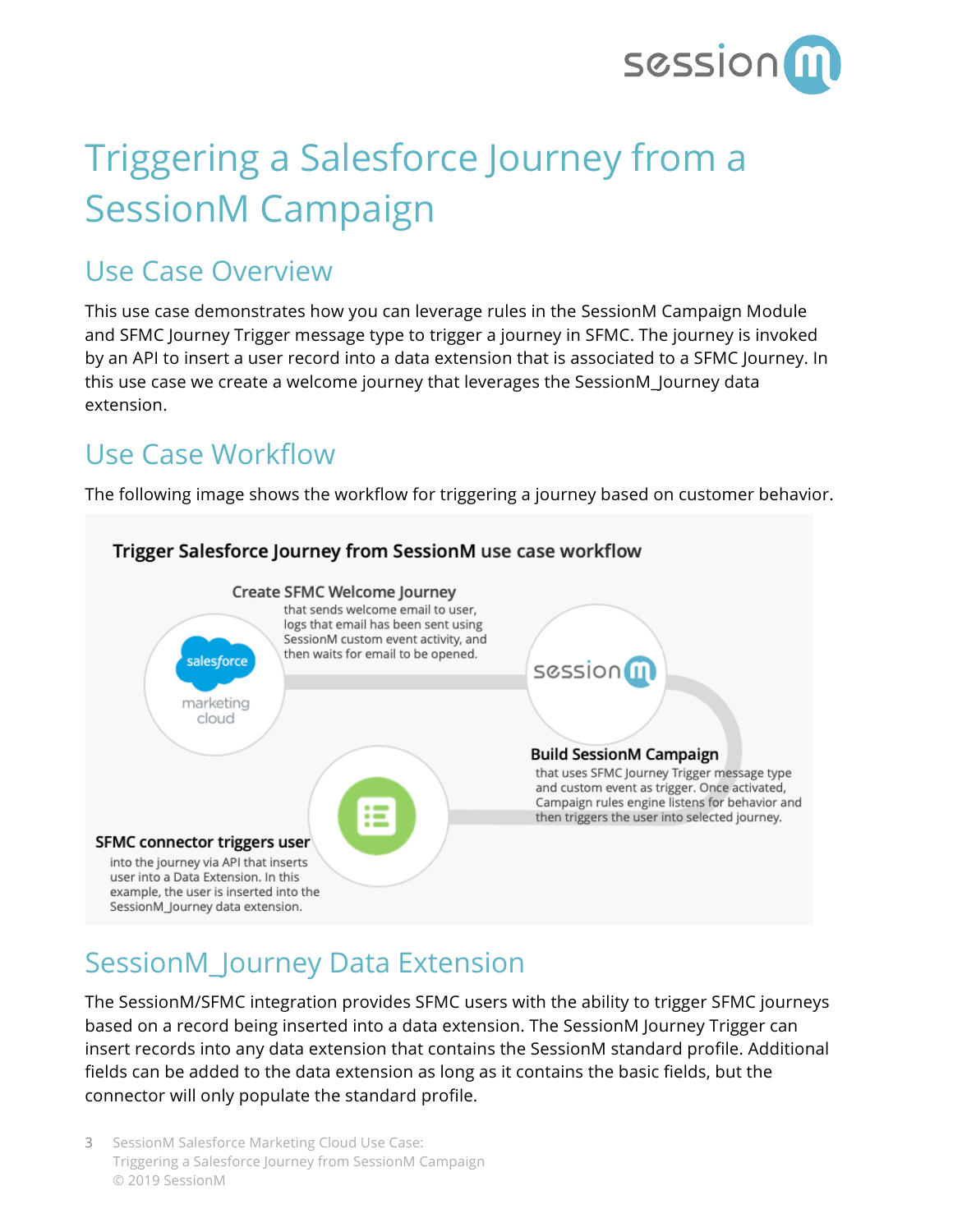

| <b>Contact Builder</b><br>Data Designer                                                 | All Contacts<br><b>Data Sources</b> | <b>Data Extensions</b> | Imports | <b>Contacts Configuration</b> |               |        | $DEV =$<br>Feedback | Tom Casey $\blacktriangledown$<br>ρ                |
|-----------------------------------------------------------------------------------------|-------------------------------------|------------------------|---------|-------------------------------|---------------|--------|---------------------|----------------------------------------------------|
| € Extensions € Sessionm JOURNEY                                                         |                                     |                        |         |                               |               |        |                     |                                                    |
| Sessionm JOURNEY                                                                        |                                     |                        |         |                               |               |        |                     | 取用                                                 |
|                                                                                         | Properties Records                  |                        |         |                               |               |        |                     | <b>Manage Policies</b>                             |
| EXTERNAL KEY<br>Sessionm::JOURNEY<br>CREATED<br>09/06/2018 9:38 PM                      | MODIFIED<br>09/06/2018 9:38 PM      |                        |         | 6<br>Records                  |               |        |                     | Import<br>Export<br><b>LAST REFRESHED</b><br>Never |
| LOCATION<br>Data Extensions Change Location<br>TYPE                                     |                                     |                        |         | Attributes                    |               |        |                     | + Create Attribute                                 |
| Sendable                                                                                |                                     |                        |         | Name                          | Default Value | Length | Nullable            |                                                    |
| <b>USED FOR SENDING</b>                                                                 | <b>USED FOR TESTING</b>             | Edit                   |         | AEC SessionM External ID      |               | 256    | Yes                 | ≠Ⅲ                                                 |
| Yes                                                                                     | <b>No</b>                           |                        |         | @ Email                       |               | 254    | Yes                 | √Ⅲ                                                 |
| SUBSCRIBER RELATIONSHIP<br>SessionM External ID relates to subscriber on Subscriber Key |                                     |                        |         | AIC First Name                |               |        | Yes                 | 才菲                                                 |
|                                                                                         |                                     |                        |         | ABC Last Name                 |               |        | Yes                 | √Ⅲ                                                 |
| ROOT DATA                                                                               |                                     |                        |         | AIIC Gender                   |               |        | Yes                 | γⅢ                                                 |

#### SessionM\_Journey Required Fields

- SessionM External ID
- First Name
- Last Name
- Gender
- DOB
- Account Status
- Postal Code
- Country
- Identifiers
- Phone Number
- Email

### Create Welcome Journey in SFMC

In this journey we demonstrate how to trigger a welcome journey using the SessionM Trigger Journey message type and the SessionM\_Journey Data Extension. The journey sends a welcome email to the user, logs that the email has been sent using the SessionM custom event activity, and then waits for the email to be opened.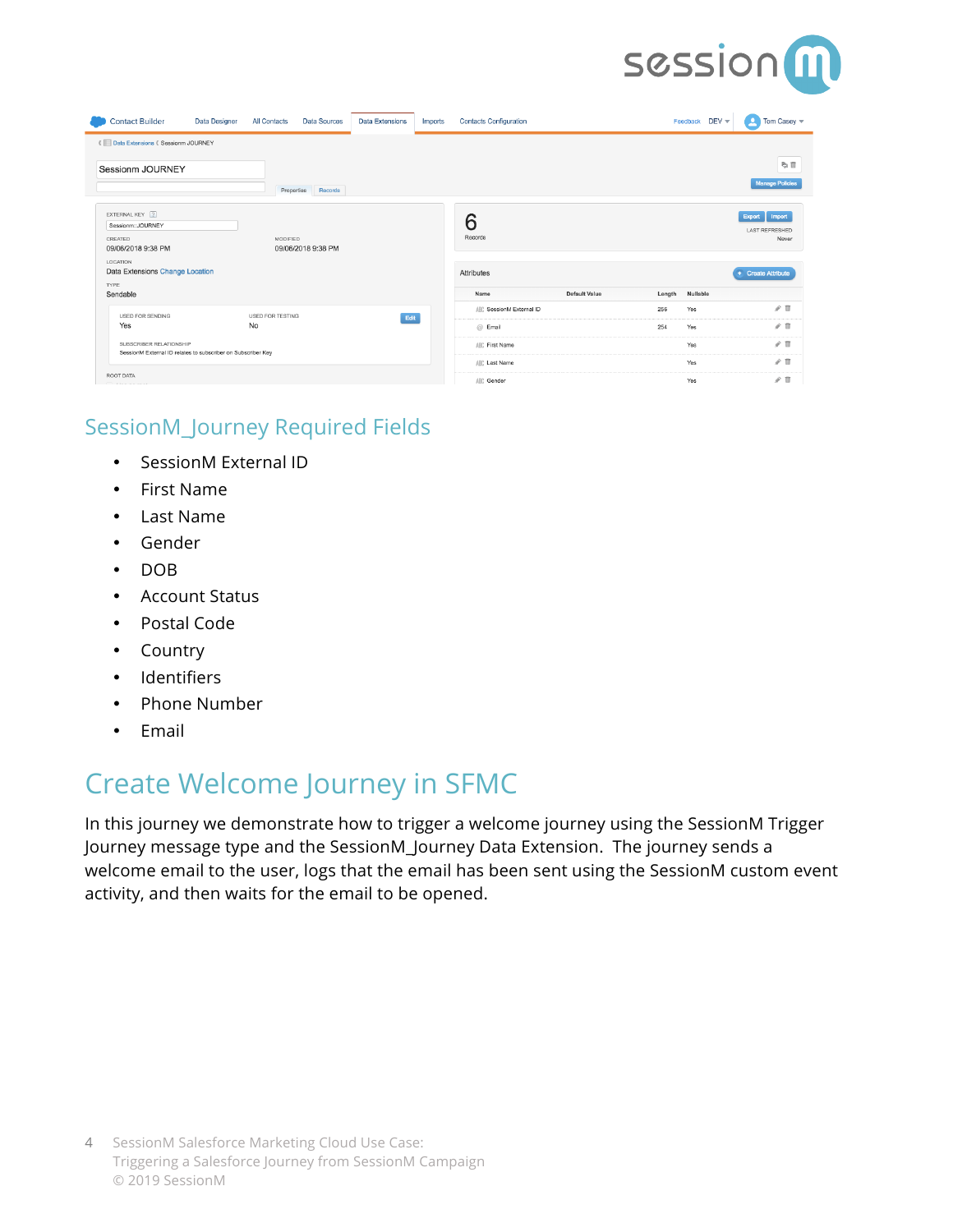

1. In Journey Builder create a new journey. Under "Entry Sources" drag the API Event onto the canvas.



2. Click on the API Event to configure it. Then choose **API Event** and click **Next**.



3. Select the **SessionM\_Journey** data extension, click **Next** and then **Done**.

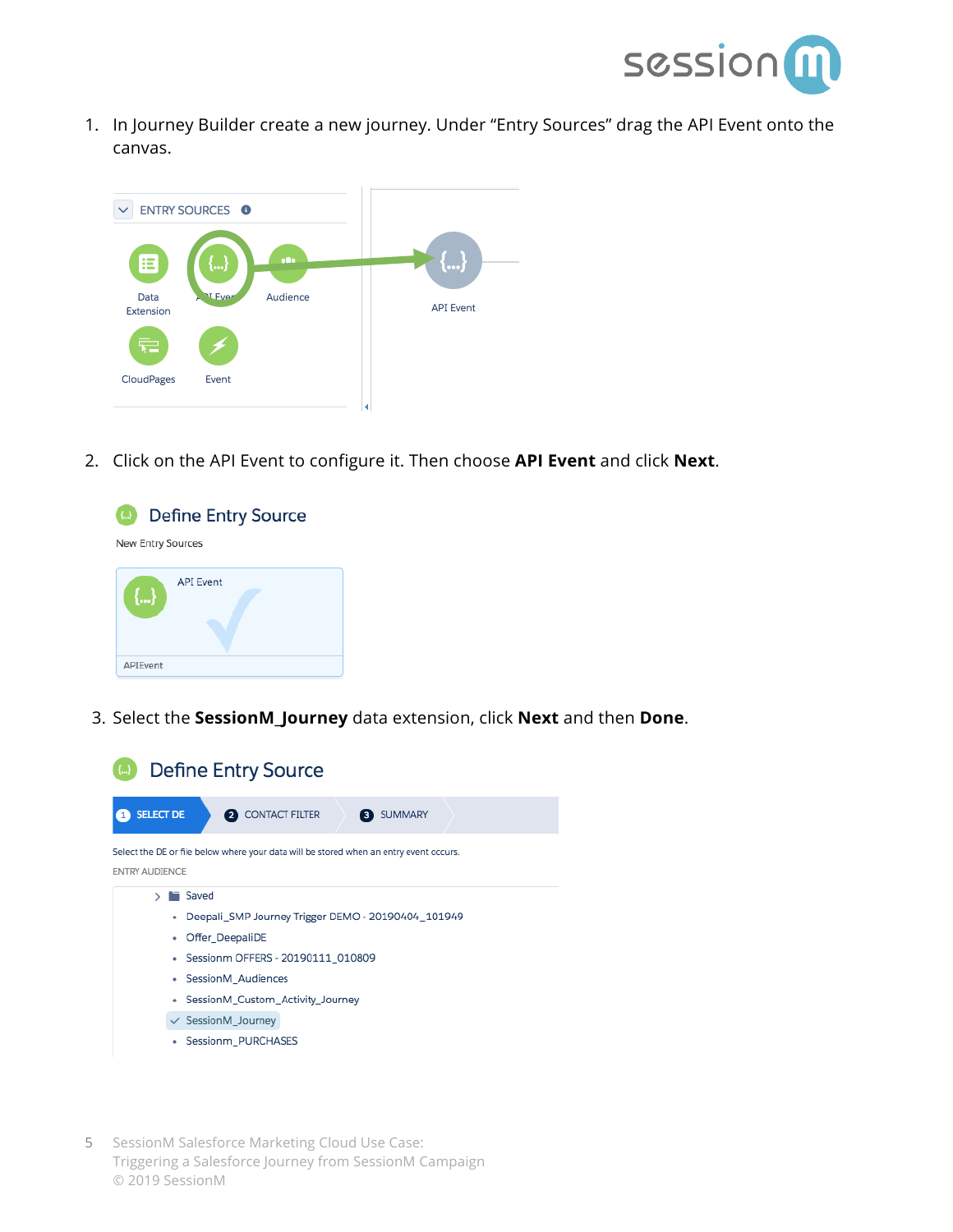

4. Edit the journey settings.



5. Under **Contact Entry,** set the **Re-entry mode**, which controls how many times a user can enter this journey. Since this is a welcome journey, we only want the user to enter once and so choose **"No Re-entry"**. If you want a user to be able to enter the journey more than once (for example, to send a thank you message after purchase), then choose **"Re-entry anytime"**.

| <b>SessionM Journey Trigger Settings</b><br>Version 1   |
|---------------------------------------------------------|
| <b>SETTINGS</b><br>DATA                                 |
| Contact Entry <b>o</b><br>Select contact re-entry mode. |
| • No re-entry                                           |
| Re-entry anytime                                        |
| Re-entry only after exiting                             |
|                                                         |
| Default Email Address @                                 |
| Email<br>• Use email attribute from Entry Source<br>٠   |
| Add<br>Use email attribute from Contacts                |

6. Next add an **Engagement Split** activity to route the user based on whether they open the email.



- 7. Click on the **Engagement Split** activity. In this example, the user is routed based on whether they open the email sent earlier in the journey.
- 6 SessionM Salesforce Marketing Cloud Use Case: Triggering a Salesforce Journey from SessionM Campaign © 2019 SessionM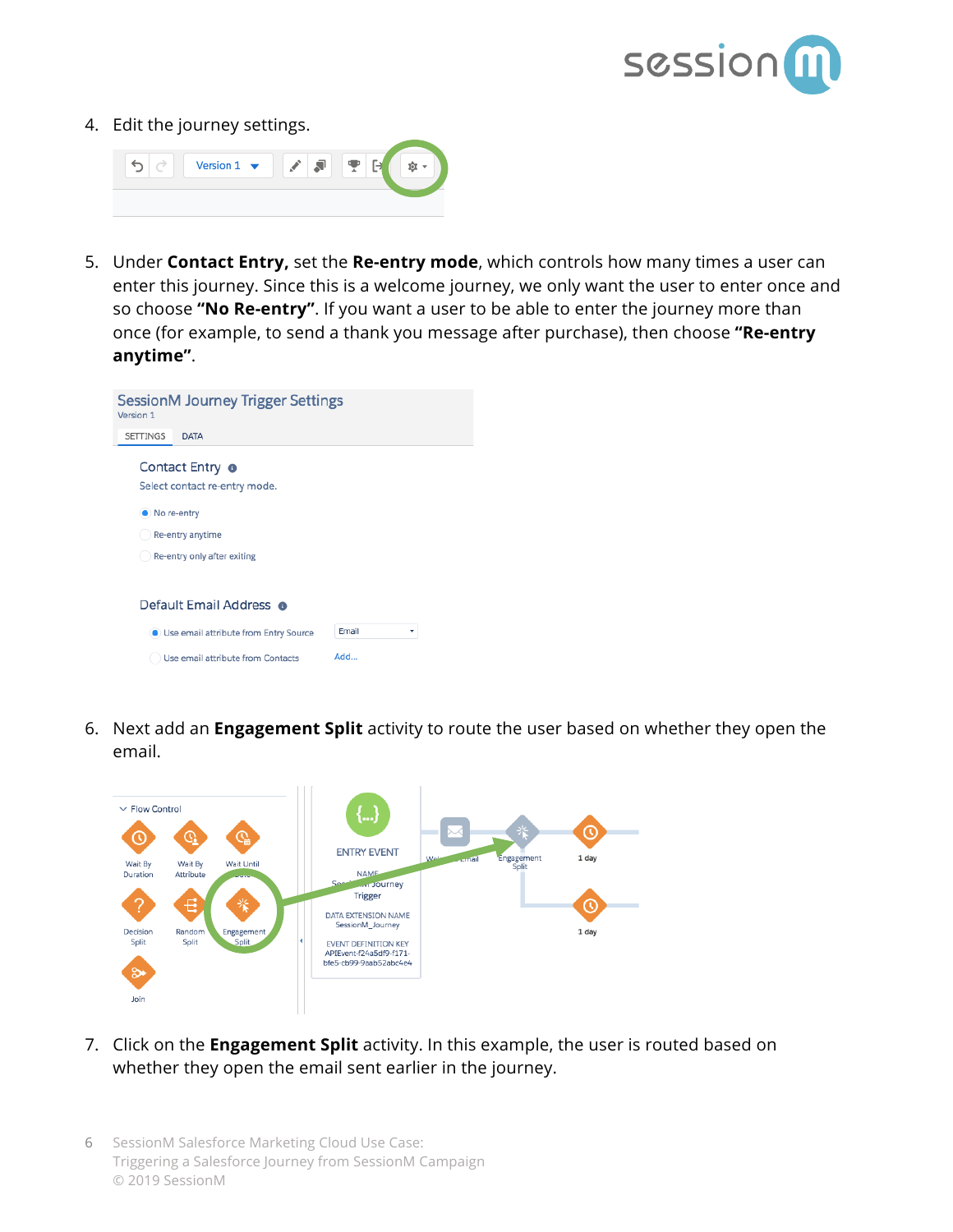



8. Click **Save** and then **Activate** the journey.



#### Build SessionM Campaign

Build a SessionM campaign that uses the **SFMC Journey Trigger** message type and a custom event to as the trigger. Once activated, the Campaign rules engine listens for this behavior and then triggers the user into the selected journey.

1. Navigate to the Campaigns Module in the SessionM platform.



2. On the Campaigns dashboard, click the **Create Campaign** button.

| All Campaigns (97 Campaigns)                                            |             | Search             |                   | $\alpha$                  | <b>Create Campaign</b> |
|-------------------------------------------------------------------------|-------------|--------------------|-------------------|---------------------------|------------------------|
| <b>Manage</b><br><b>Calendar</b>                                        |             |                    |                   |                           |                        |
| Filter By:<br>Status $\blacktriangledown$<br>Owner $\blacktriangledown$ |             |                    |                   |                           | <b>Manage Columns</b>  |
| ID ÷<br>Campaign Name $\div$                                            | <b>Type</b> | Starts $\triangle$ | Ends $\triangleq$ | Owner ≑ Audience Status ≑ |                        |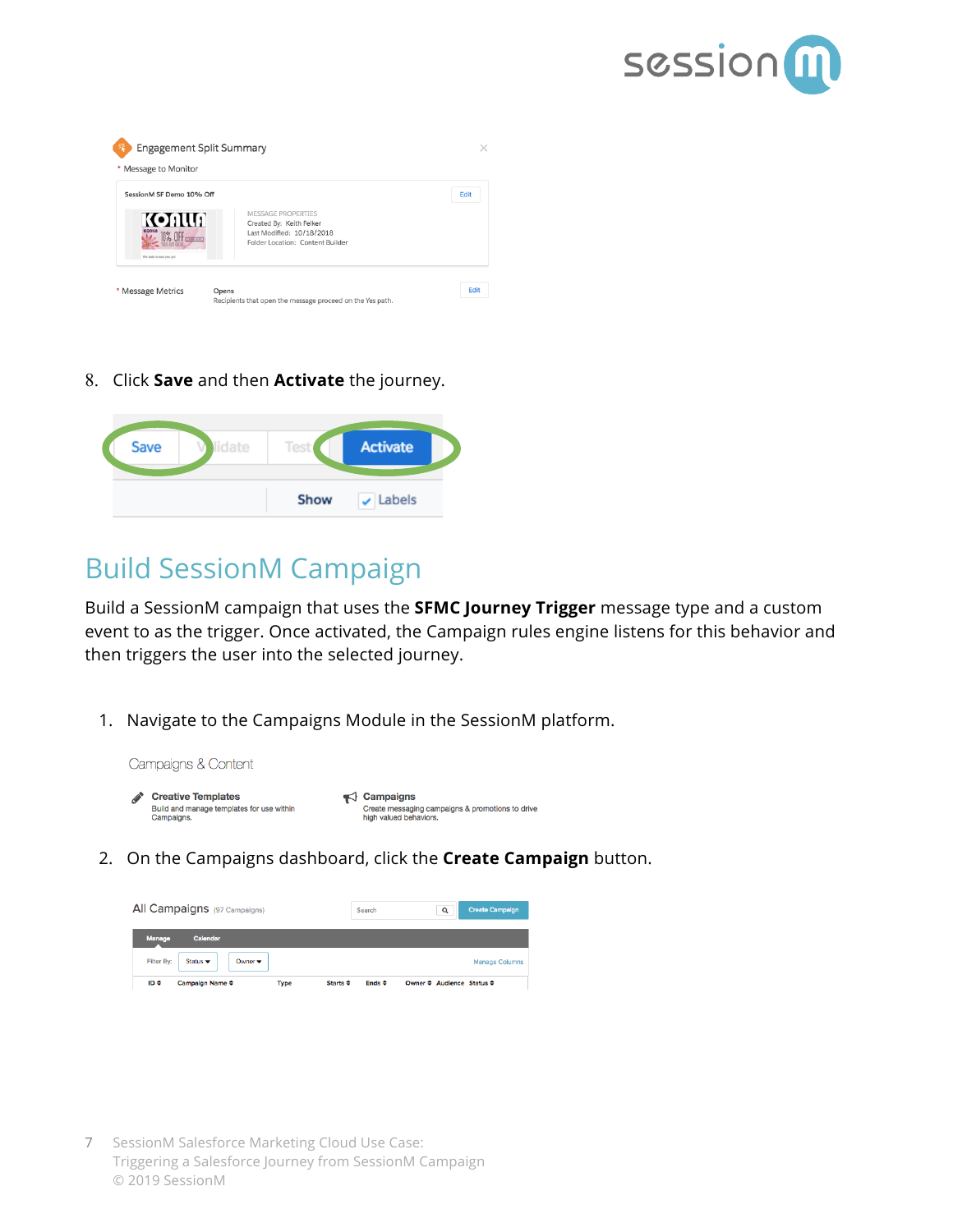

3. Select the **Messaging** campaign type and enter a campaign name and click **Create**.

#### Choose your campaign type

| <b>Messaging</b>               | Messaging                                        |
|--------------------------------|--------------------------------------------------|
| Promotion                      | Message your users through one or more channels. |
| <b>Participation Challenge</b> | Name your campaign*                              |
| SMS Opt In                     | SFMC_Trigger                                     |
| Global SMS Opt In O            |                                                  |
|                                | Create <b>&gt;</b><br>Cancel                     |

4. Under Messages click the **Add Message**.

| <b>Setup</b>                                                                                                        |                 |                                                                                        |
|---------------------------------------------------------------------------------------------------------------------|-----------------|----------------------------------------------------------------------------------------|
| <b>Campaign Runtime</b>                                                                                             |                 | Note: At least one Message or Behavior must be added before a campaign can be leverhed |
| 04/10/2019 12:43an ~ 05/10/2019 12:43an 户                                                                           | <b>Messages</b> | <b>Add Message</b>                                                                     |
| <b>Require Opt-In</b>                                                                                               |                 |                                                                                        |
| <b>Target Audience Edit Targeting</b>                                                                               |                 |                                                                                        |
| • Target All Users                                                                                                  |                 |                                                                                        |
| Estimated Audience Size: 198 users                                                                                  |                 |                                                                                        |
| <b>Advanced Settings Edit Settings</b>                                                                              |                 |                                                                                        |
| <b>User Restrictions:</b><br>Not required<br>839f92bc-5b10-11e9-<br><b>Campaign Permalink:</b><br>8f7c-d1cf93e4381a |                 |                                                                                        |

5. Click on the **SFMC Journey Trigger** message type.



- 6. Under the behavior builder, enter a Behavior Name of "**SFMC Trigger**" for this example. Next, set up a Custom Event Name. For this example, use custom event name "**SFMC\_Trigge**r". Click **Save**.
- 8 SessionM Salesforce Marketing Cloud Use Case: Triggering a Salesforce Journey from SessionM Campaign © 2019 SessionM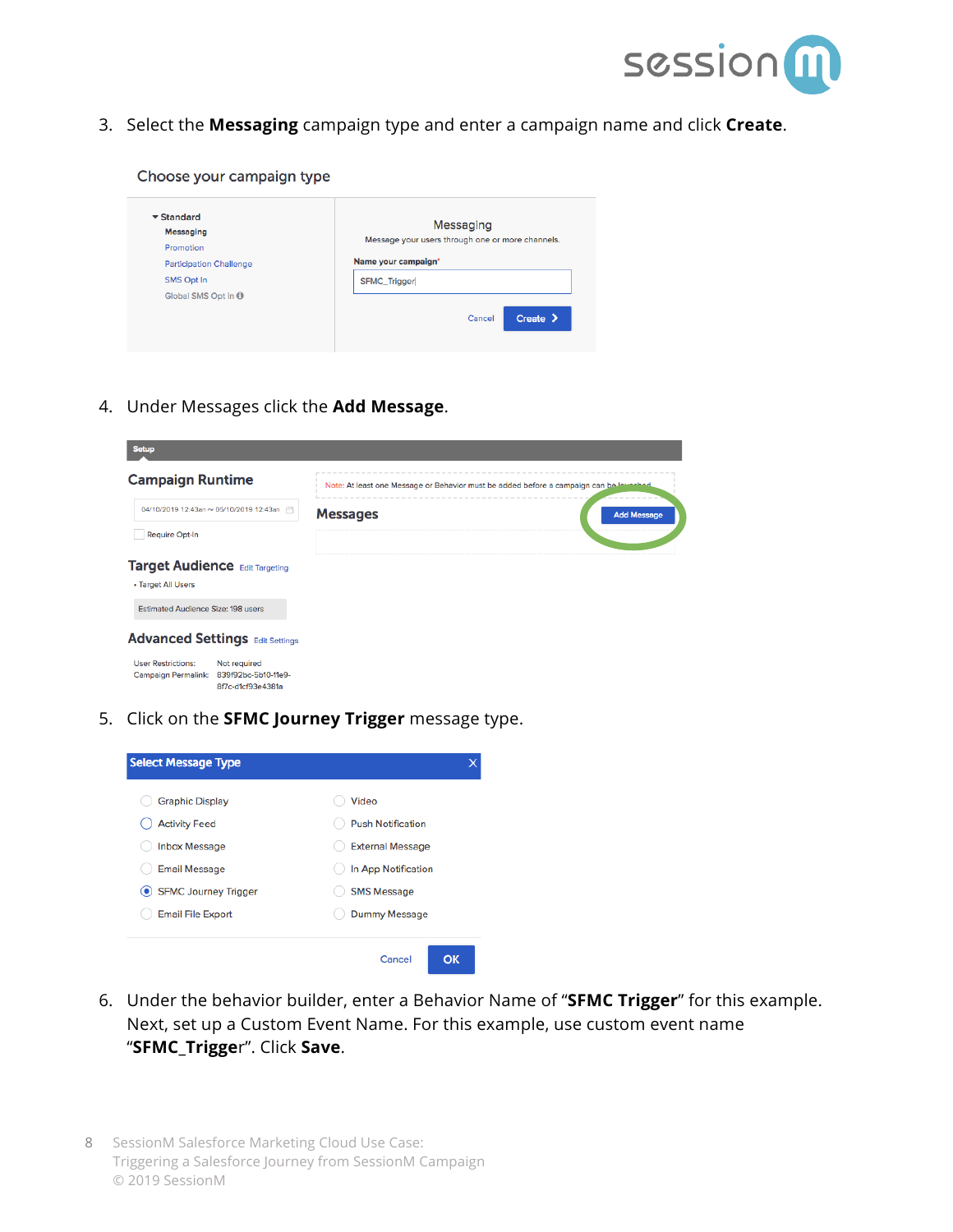

| $\checkmark$ | <b>SFMC Trigger</b>                                                                     |   |  |
|--------------|-----------------------------------------------------------------------------------------|---|--|
|              | All of these events<br>$\sqrt{}$                                                        | 面 |  |
|              | <b>SFMC Trigger: Rule 1</b>                                                             |   |  |
|              | Engages in Custom Event $\vee$                                                          | û |  |
|              |                                                                                         |   |  |
|              | $\vee$ Restrictions                                                                     |   |  |
|              |                                                                                         |   |  |
|              | Custom Event Name (event name as passed to the SessionM Platform)                       |   |  |
|              | SFMC_Trigger                                                                            |   |  |
|              |                                                                                         |   |  |
|              | mes (total number of times the user must complete the event before earning the outcome) |   |  |
|              | time(s)<br>1                                                                            |   |  |

7. Click the **Creative** tab.

| <b>Setup</b> | <b>Creative</b> | <b>Targeting</b> | <b>Notes</b> |  |
|--------------|-----------------|------------------|--------------|--|

8. Select an active Journey from the **SFMC Journey Name/ID** , then click the **Save** button.

| <b>SFMC Journey Name/ID</b>                      |   |
|--------------------------------------------------|---|
| SFMC Trigger Journey - DEMO                      | ∧ |
| <b>O</b> Journey v2                              |   |
| <b>O</b> Custom Activity - Video                 |   |
| <b>O</b> sessionM tag                            |   |
| <b>O</b> offer de api update                     |   |
| <b>O</b> SFMC Journey - Test                     |   |
| <b>O</b> SFMC Demo- Customer DE                  |   |
| <b>O</b> SessionM - Custom Activity Test Journey |   |
| SFMC Trigger Journey - DEMO                      |   |

9. On the Campaigns Setup page, click the **Launch** button to activate the campaign.

| Draft SFMC Journey Trigger |                             |                  |              | Launch |
|----------------------------|-----------------------------|------------------|--------------|--------|
| <b>Setup</b>               | <b>Creative</b>             | <b>Targeting</b> | <b>Notes</b> |        |
|                            | <b>SFMC Journey Name/ID</b> |                  |              |        |
|                            | SFMC Trigger Journey - DEMO |                  |              |        |

Once activated, the Campaign rules engine listens for this behaviour and then triggers the user into the selected journey.

#### SFMC Connector Triggers the Journey via API